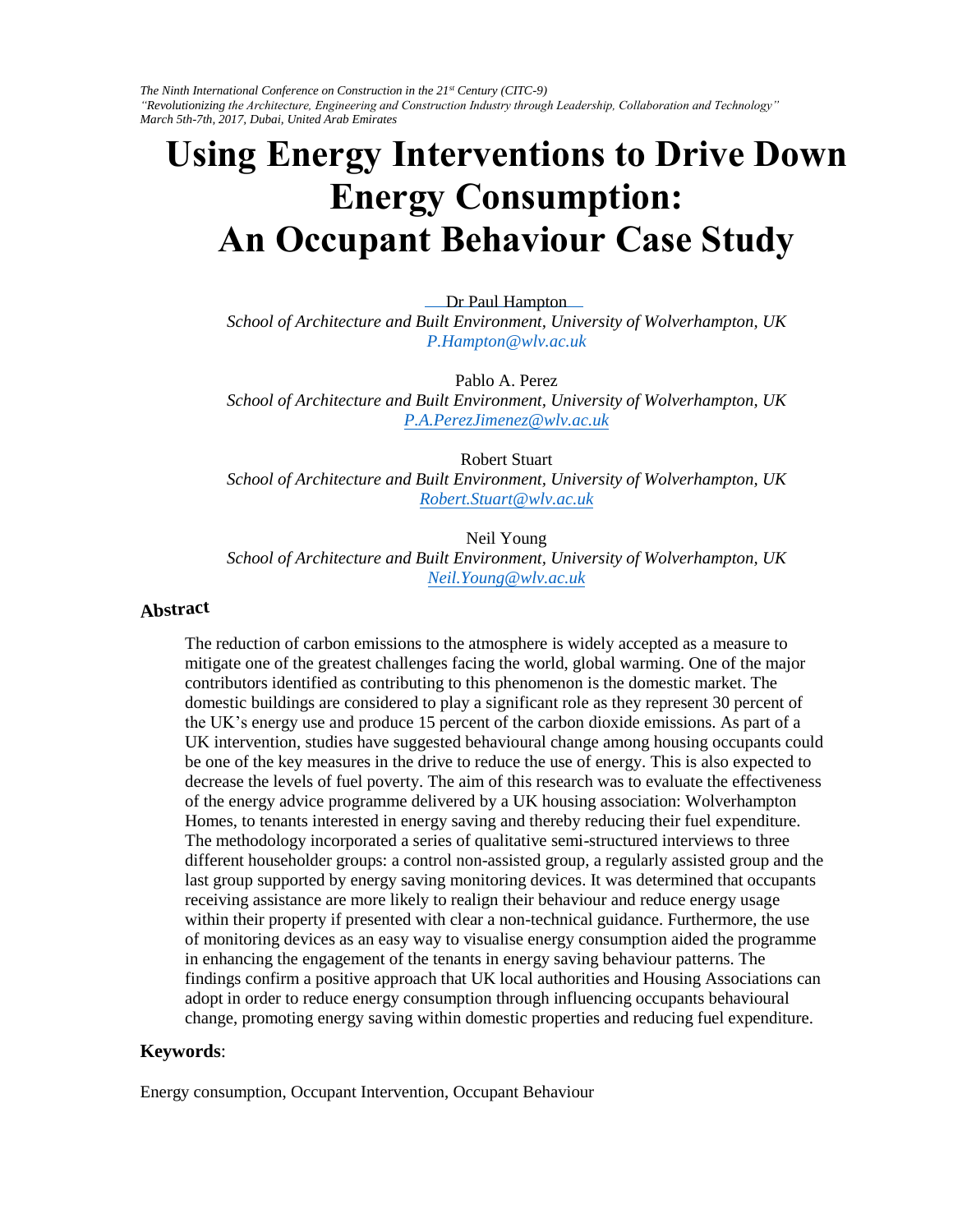# **1.** *Introduction*

The actual problem of climate change has been highly active and widely discussed on the global agenda. The main objective has been to reduce the emissions of greenhouse gases produced by residences, industries and transport. As one of the most abundant greenhouse gases, carbon dioxide  $(CO<sub>2</sub>)$  is listed as one of the leading causes of global warming. One of the major contributors to this is domestic buildings. In the UK, the domestic sector accounts for 15 percent of the UK's CO<sub>2</sub> emissions (*DECC*, 2016), has been causing concern to all associated stakeholders. Alongside the environmental issues, fuel poverty is now affecting more than 2 million households *(Wright and Nash, 2014)* caused in-part by the high energy consumption combined with relatively high fuel cost.

The UK government is committed, by law, (Climate Change Act 2008) to an 80 percent reduction in carbon emissions from 1990 levels, by 2050 *(Leichman et al, 2012).* This has resulted in the introduction of new regulations and energy saving initiatives. The reduced impact of the "Green Deal" government initiative and its intention to retrofit the existing houses led to the emergence of more economical methods to reduce the use of energy and the emission of  $CO<sub>2</sub>$ . The initiatives also investigated how fuel costs may be reduced by increasing occupant understandings of how to use new technologies operate. This acknowledges how levels of energy use in domestic homes are mainly influenced by the demand for heating, the comfort expectations of the residents, and increased use of appliances. *(Yohanis, 2012)*.

As people spend up to 90 percent of time indoors *(Halliday, 2009)*, research have identified that behavioural change in the regular activities can have a significant impact on domestic energy use. Wood and Newborough (2003) suggested the reduction of energy consumption, by the use of more efficient appliances, minimising the use of heating through the promotion of energy-conscious behaviour.

However, *(Wright and Nash, 2014)* suggest that the majority of UK social housing residents have reduced levels of understanding surrounding energy consumption and associated fuel costs. As a consequence this lack of awareness, suggests fuel bills increase, forcing residents to manage their energy use by under heating their homes and leaving them exposed to health risks.

It has been reported that individuals tend to adopt opinions, judgements and behaviours of others in their social circles *(CO, 2011)*. With this in mind, social landlords have been influenced to implement interventions to improve levels of awareness of energy consumption among the housing occupants and therefore reduce the levels of fuel poverty. These interventions tend to consist of a regular visit to homes, providing informed materials to further educate residents about the impact of behaviour and use of appliances on energy consumption in their home. The interventions provide advice on how to undertake household tasks with improved energy efficiency. (e.g. using cold water in washing machines, reducing the frequency of household chores, avoiding the increased use of tumble dryers, etc.). For this case study, the effectiveness of increased knowledge transfer is evaluated by measuring the day-to-day energy usage and the impact of the behaviour of social housing residents located in the West Midlands, UK.

# **2.** *Methodology*

The aim of this study was to monitor and measure the impact of the Home Energy Visit (HEV) programme developed and implemented by a West Midlands social housing landlord: Wolverhampton Homes. In particular, the case study evaluated the influence and effectiveness by the introduction of clear visual energy and room comfort display screens. The methodology incorporated a series of qualitative semi-structured questionnaire along with periodic readings of the energy use in the property for six weeks during the heating season (October-November 2015). The questionnaire was designed to gather general information such as the number of occupants, the use of domestic appliances and their self-perception of health and wellbeing. The conversation with participants included the rationale and context for the investigation. How the findings may assist in providing participants with more informed knowledge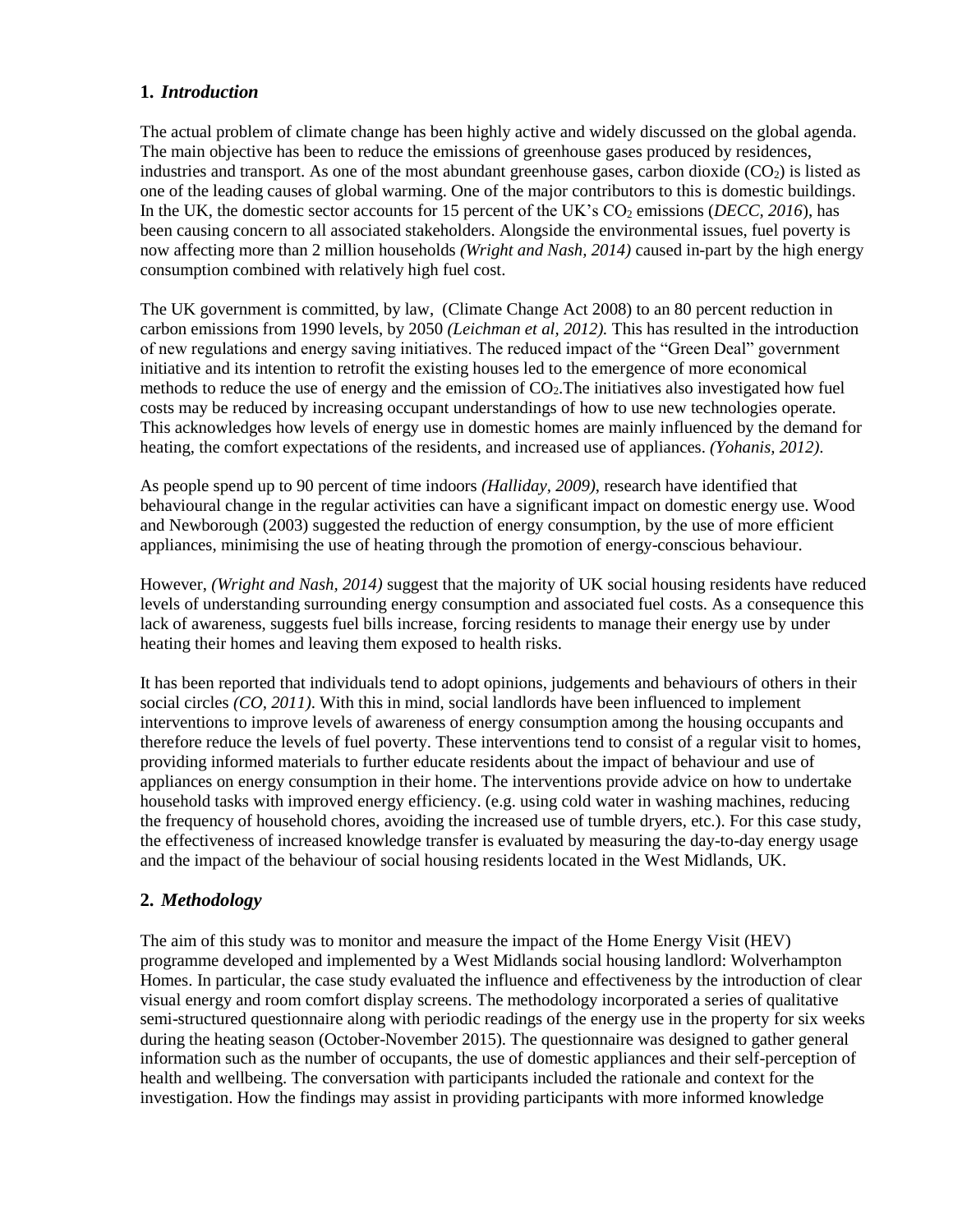surrounding energy usage and how the recommendations will be disseminated to participants and associated stakeholder.

To develop the research, twenty-four homes were self-selected and divided strategically into three groups:

• Control Group:

These eight homes did not receive assistance from the social landlord.

• Standard Home Energy Visit (HEV):

These eight homes had received energy advice and a regular energy visit by an agent, who provided the occupants with guidance on how to reduce the use of energy in their home tasks.

Eight Homes with HEV enhanced by two additional displays (HEVE):

The final eight homes had also received energy advice and were supported by similar energy visits as the HEV group. Additionally, two display sensor screens were installed, allowing the occupants to monitor their "real time" electrical energy consumption and room comfort (humidity and temperature)

This set of landlords selected households included a range of house-types including semi-detached and terraced houses of various ages and various occupancy levels. These houses tended to have, on average, three bedrooms *(Table 1)*. The case study participants had already expressed an interest in reducing energy consumption in their homes, but were unaware of how they may affect change and reduce energy consumption through their behaviour.

|                                    | <b>Control Group</b> | <b>HEV</b> | <b>HEVE</b> |
|------------------------------------|----------------------|------------|-------------|
| <b>Average Occupant</b><br>numbers |                      |            |             |
| <b>Average Bedroom</b><br>numbers  |                      |            |             |

### **Table 1: Average Number of Occupants and Bedrooms per Group**

After the data was collected, descriptive statistics was applied as they play a significant role in summarising and understanding data.

# **3.** *Energy Consumption*

All electrical and gas data was converted to kWh. The consumption of electrical energy was strongly affected by the number of occupants. Electrical use per day per occupant was used in comparisons below. Gas was supplied to all homes and used solely by the boilers to supply space heating and hot water. Between 75 and 85 percent (*DECC, 2014*) of boiler output is used for space heating. The amount of space heating is strongly influenced by the heating envelope of the building. Gas use per day per cold area (area exposed to unheated or outside spaces) per  $m<sup>2</sup>$  measured against, wall, floor and ceiling areas, was used in comparisons below.

The methodology used for this case study to provide meaningful comparisons included: Electricity consumption measured through appliances which is mainly influenced by the number of occupants per household. Gas consumption was measured as a unit of kilowatt hours measured against the cold surface area of external wall and elements such as roof.

In respect of gas and electricity energy consumption, a daily average was calculated from the weekly readings in the household and is used to represent the total energy spent in each group (*Graph 1*):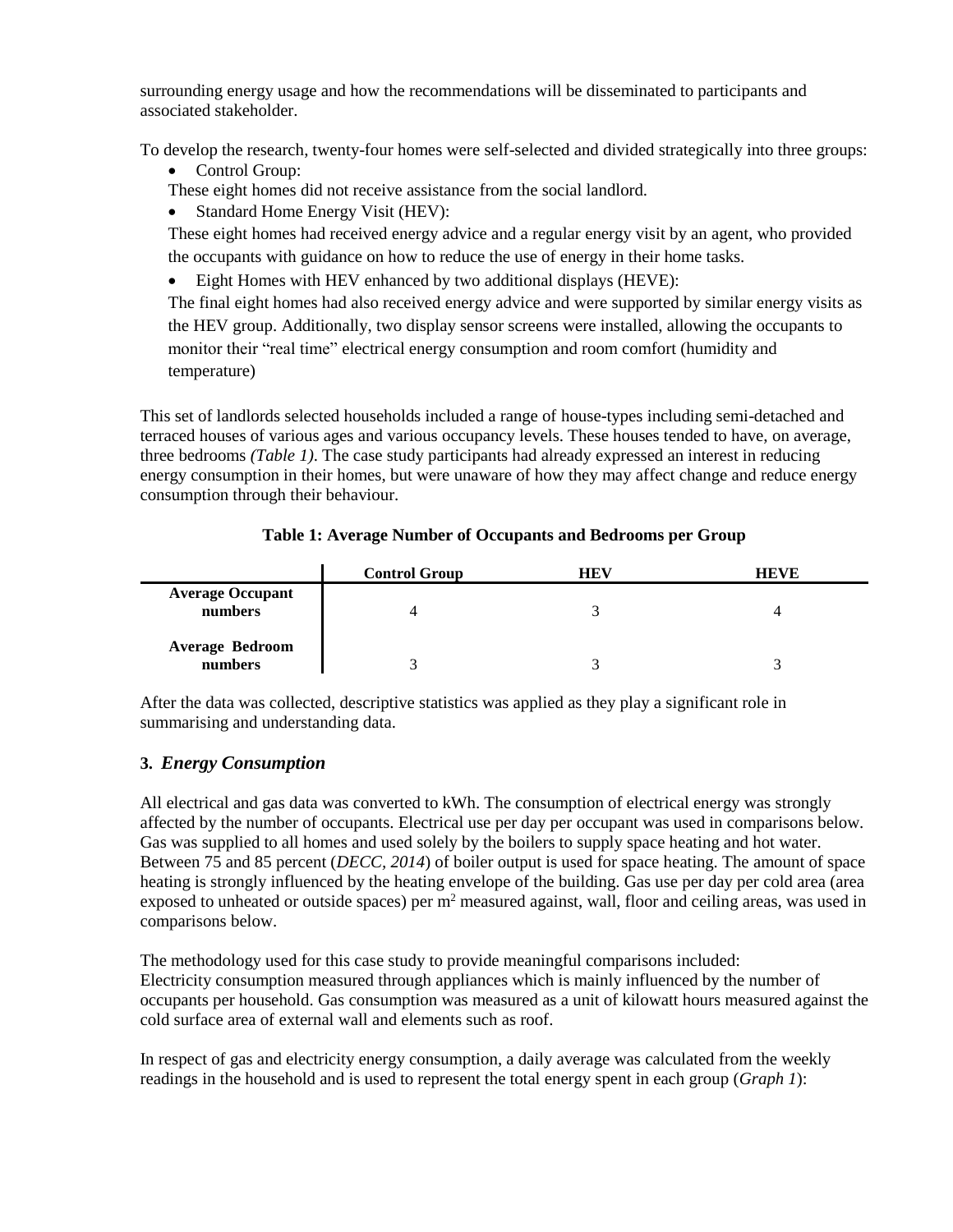

**Graph 1: Total Energy Use**

The control group represented the highest energy consumption with 58 kWhr energy use per day of which 25 percent represented the use of electricity. The group with regular energy visits (HEV) consumed 44 kWhr per day of total energy, showing a significant 24 percent less consumption than the control group. Whereas, the group with the additional sensors screens (HEVE) had adjusted energy consumption and/or behaviour, consuming 40 kWhr per day for a 31 percent variation, compared against the control group. This acknowledges that the use of electricity depends on the frequency of use of electrical home appliances by the occupants, (washing machines, tumble dryers, refrigerators, freezers, dishwashers, microwaves, etc.).

The electricity consumption also tends to be higher in more populated homes, therefore, in order to provide a comparative set of results the use of electricity is measured by occupant (*Graph 2*):



**Graph 2: Average Electrical Use per Day per Occupant**

Not showing a different outcome, the HEV group presents a 23 percent reduction in daily consumption in electrical use per occupant (1 kWhr per day). Likewise, the group with electricity display sensors (HEVE) had a higher 31 percent reduction (3.1 kWhr per day) when compared to the control group (4.5 kWhr per day).

When the daily use of gas is divided by the area of the walls exposed to the outside cold area, (ca), the HEVE group reduced gas consumption  $(0.18 \text{ kWhr/d/m2})$ , with a 42 percent less gas consumption than the control group (0.31 kWhr/d/m2). In like manner, the group which received guidance for energy saving (HEV) had 26 percent less usage of gas (*Graph 3*).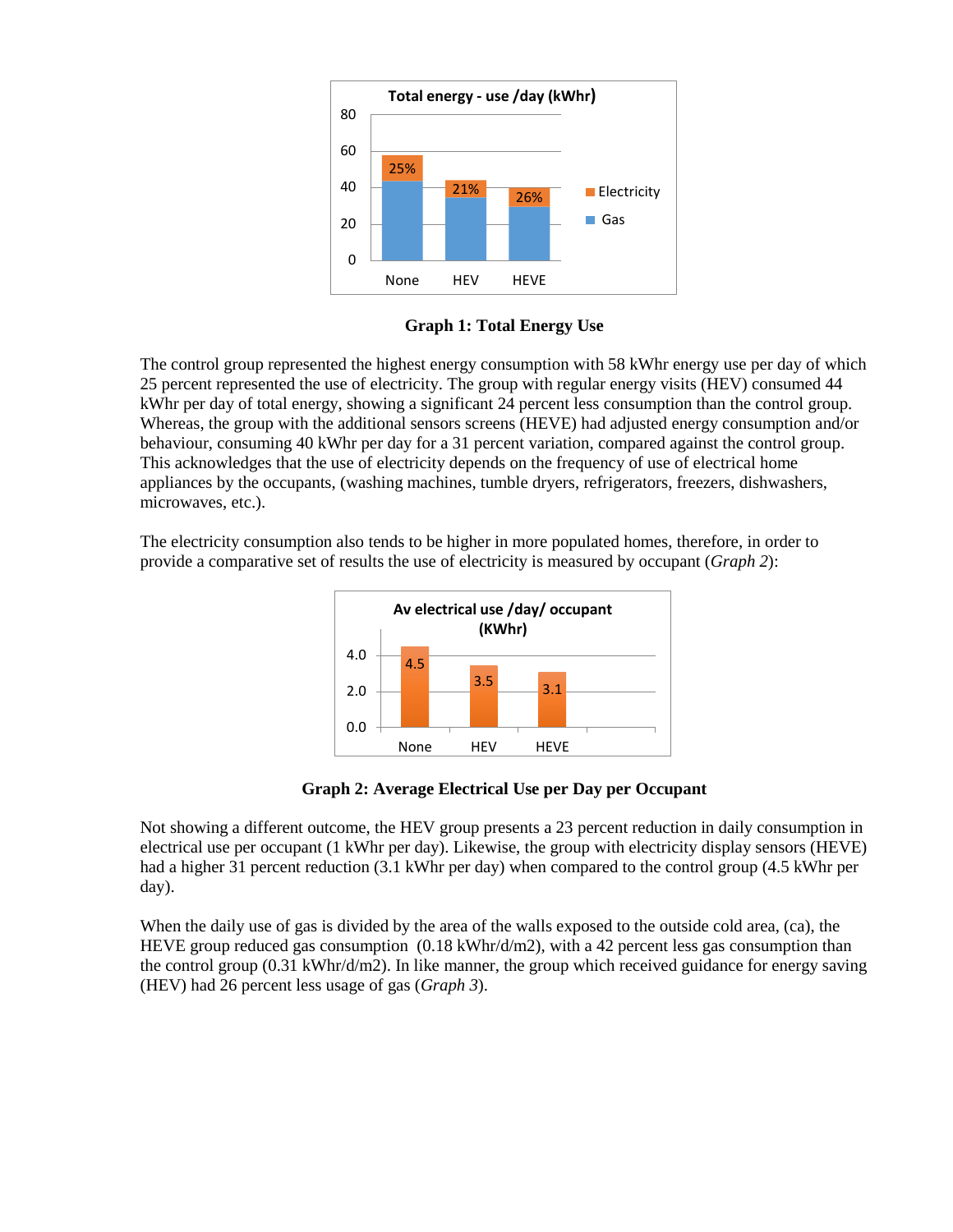

# **Graph 3: Average Gas Use per Day per m<sup>2</sup> of Cold Area**

### **4.** *Domestic Appliances*

*Regional evidence-based research undertaken by West Midland housing associations, suggest that their occupants have little or no knowledge of how to effectively use their installed devices.*

Over the last three decades, there has been an increase in the use of domestic appliances within households *(Yohanis, 2012)*. As part of the questionnaire, the tenants reported the frequency of use of particular appliances *(Table 2)*:

#### **Table 2: Average Frequency of Use of Domestic Appliances: Scale 1 Less Frequent-5 Very Frequent**

|                         | Control | <b>HEV</b> | <b>HEVE</b> |
|-------------------------|---------|------------|-------------|
| <b>Dryer</b>            |         |            |             |
| <b>Washing machine</b>  |         |            |             |
| Dish washer             |         |            |             |
| <b>Shower/Bath</b>      |         |            |             |
| <b>Heating Controls</b> |         |            |             |
| Kettle                  |         |            |             |
| Cooker/Oven             |         |            |             |

*The responses from the measure of the frequency of use of domestic appliances investigation between different groups imply a similarity between usage of appliances and potential similarities in the behaviour of occupants. In the light of this, the variance in the energy consumption between the groups is linked to how efficient the appliances are being used and possible adjustments to behaviour patterns.* 

# **5.** *Economic Impact*

Besides the impact of the use of energy in the emission of greenhouse gases, there is a high fuel cost which affects the economy of households and, indirectly, the social landlords. Moore *(2012)* reported that the cost of energy represents between 13-14 percent of households income and therefore has influence in the rising fuel poverty across the UK.

On average, gas costs 3.19p/kWhr whilst electricity is supplied at 12.3p/kWhr. With this in mind, it is important to mention that the average energy cost per day shows a significant variance within the studied groups (*Graph 4*):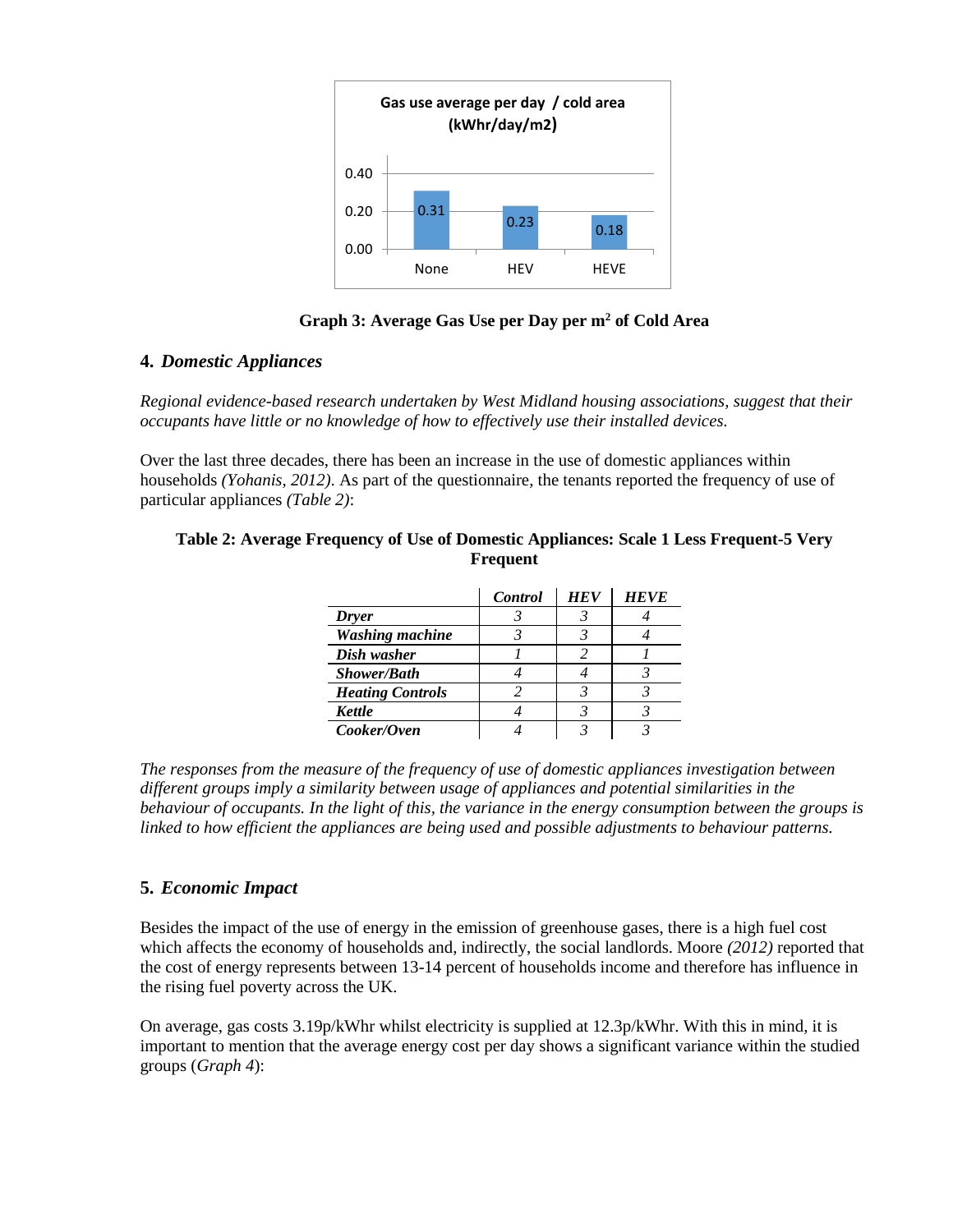

**Graph 4: Average Total Energy Cost per Day**

*The control group pays on average £3.16 per day for the use of energy. Meanwhile, the groups with more conscious energy behaviour pay an average of £2.25.* 

*As shown above (Graph 4), the use of electricity accounts for more than 50 percent of the total cost of energy in dwellings. This means those small savings in electricity usage translate into significant financial savings. In terms of total savings, the 31 percent variance of the HEVE group represents an average saving of £30 for the households.* 

# **6.** *Conclusions*

*The domestic sector accounts for a third of the energy consumed in the UK and produces 15 percent of the carbon emissions. The consumption depends on two main factors: the energy efficiency of the buildings and the energy behaviour of households.* 

*The significant capital investment required to retrofit existing homes to improve energy efficiency and reduce energy usage costs has encouraged householders to consider alternative solutions.* 

Occupants are reluctant to invest in long-term acquisitions and prefer short-term solutions. Therefore, the change of behavioural aspects might lead to an economical measure to achieve short-term objectives. *As the energy consumption in domestic houses can be reduced by 10-30 percent. What this case study has evidenced is that by increasing occupant's knowledge and understanding of energy usage encourages modifying behaviour leading to improved energy savings.* 

Whilst acknowledging that the sample of the study is relatively small, the results suggests how the provision of feedback and guidance can help people to reduce the use of energy. The role of the housing associations of helping residents by implementing energy interventions can lead to an estimated 24 percent reduction in the use of household energy. Furthermore, the use of energy can potentially be further reduced if visual display screens are installed within the properties. This includes the temperature/humidity and electricity consumption displays used in this case study,

*To further validate these case study findings, it is suggested that a broader in-depth study is undertaken and different house types and occupants are monitored. However, initial findings from this case study suggest that where energy interventions are readily accessible to householders, this can lead to significant energy savings.*